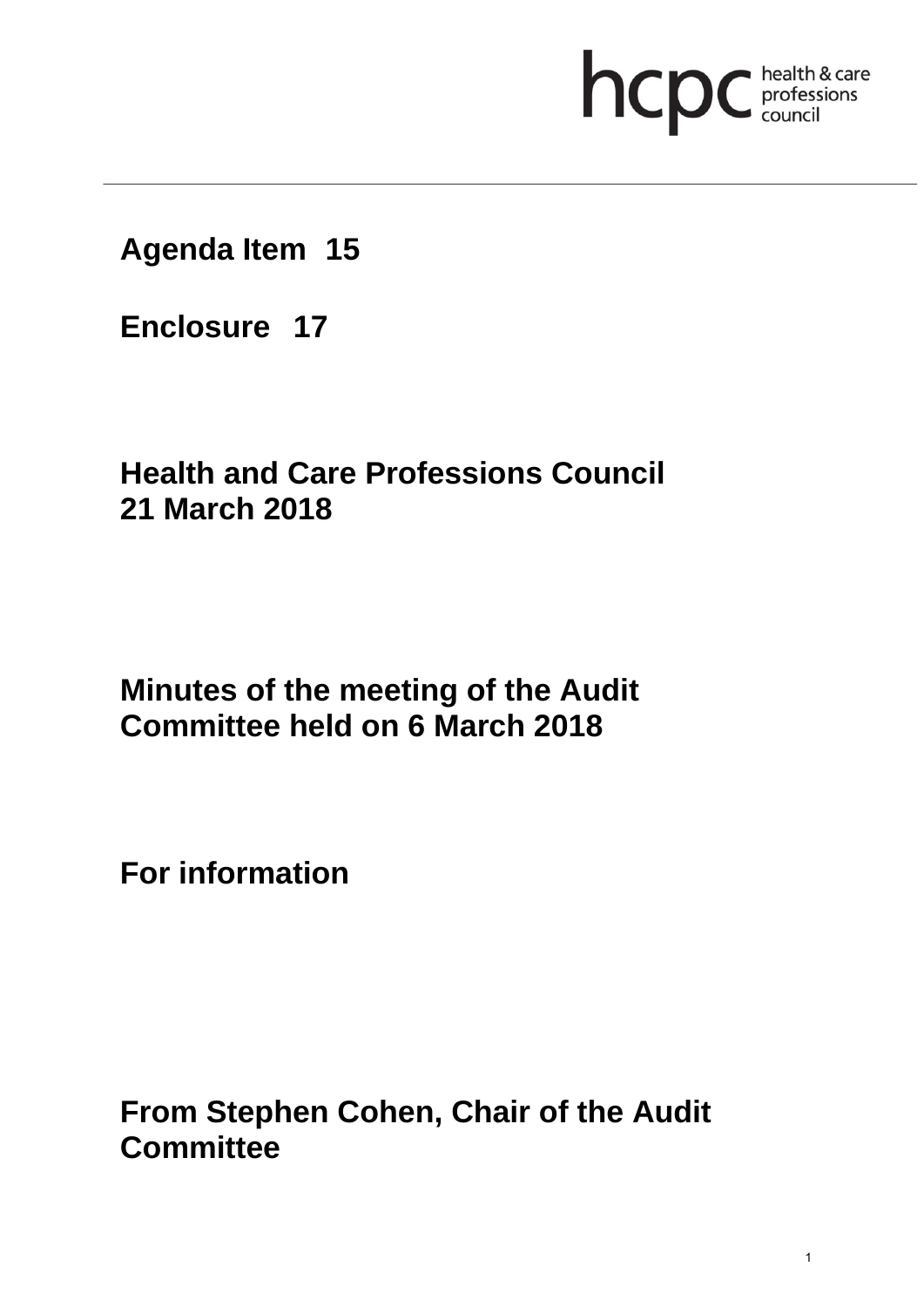## **health & care**

#### Council, 21 March 2018

#### Minutes of the Audit Committee Meeting 6 March 2018

#### Executive Summary

The Audit Committee (AUD) met on 6 March, NAO, haysmacintyre, NAO and Grant Thornton representatives attended the meeting.

The draft minutes of the public meeting are enclosed. A summary of business considered is set out below.

#### **Social Worker Risk Register**

This is a standing item for AUD as agreed by Council. Recent developments in the establishment of Social Work England were noted.

#### **Internal Audit Report - Cyber Security**

This internal audit provided positive assurance on the HCPC's arrangements for cyber security. Some process based recommendations were made many of which have already been actioned.

• AUD agreed that the Council should be prompted to consider its assurance needs in this area. (paragraph 7.3)

#### **Internal Audit Plan 2018-19**

The Internal Auditor will review the following areas in 2018-19

- Strategic and operational planning
- Social Workers Transfer project
- Fee levels
- Key financial controls
- HCPC PSA improvement plan

More information on the scope of these reviews can be found at the following link;

http://www.hcpc-uk.org/assets/documents/100056FDEnc04- InternalAuditPlan2018to2019.pdf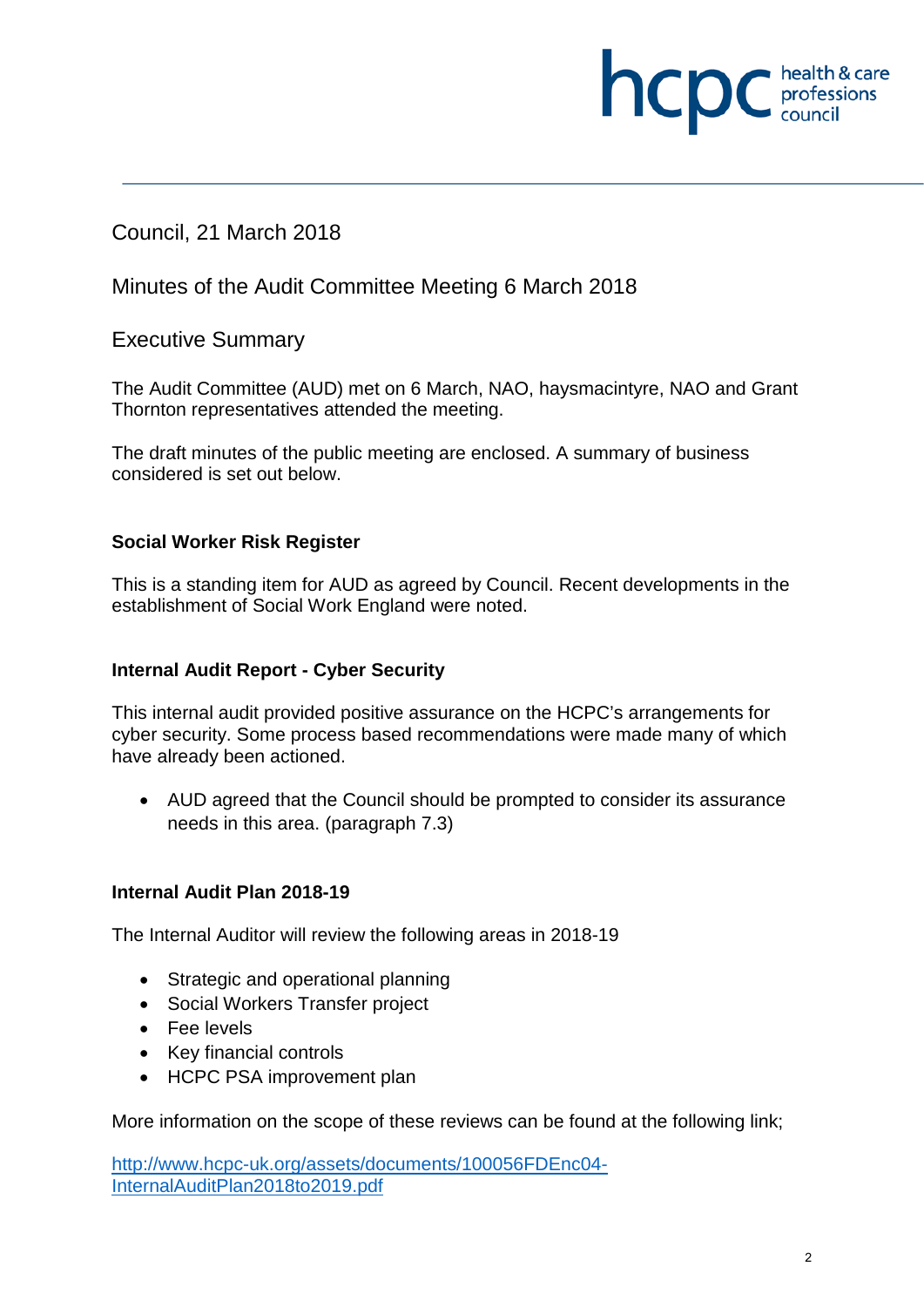AUD will consider if a review of the 186 Kennington Park Road Project should be included in the plan, post the Council's consideration of a report on the project (on this meeting's private agenda) (paragraph 9.7)

• AUD agreed to take Council's view on whether an in depth review of culture is required and whether by the Committee or Council. (paragraph 9.6)

#### **External Audit Plan 2017-18**

2017-18 will be the first year where both haysmacinture and NAO undertake the HCPC's external audit. Discussion focused on how effective cooperation would be ensured.

#### **Strategic risk workshop outputs**

AUD, the Executive and haysmacintyre held a workshop on 5 February to begin the development of a HCPC strategic risk register.

At this meeting AUD received a progress update and provided steer on further development direction. AUD will review a draft of the strategic risk register at its meeting in June 2018.

#### **The following papers were also discussed;**

- Business Process Improvement report
- BSI ISO10002 Audit Report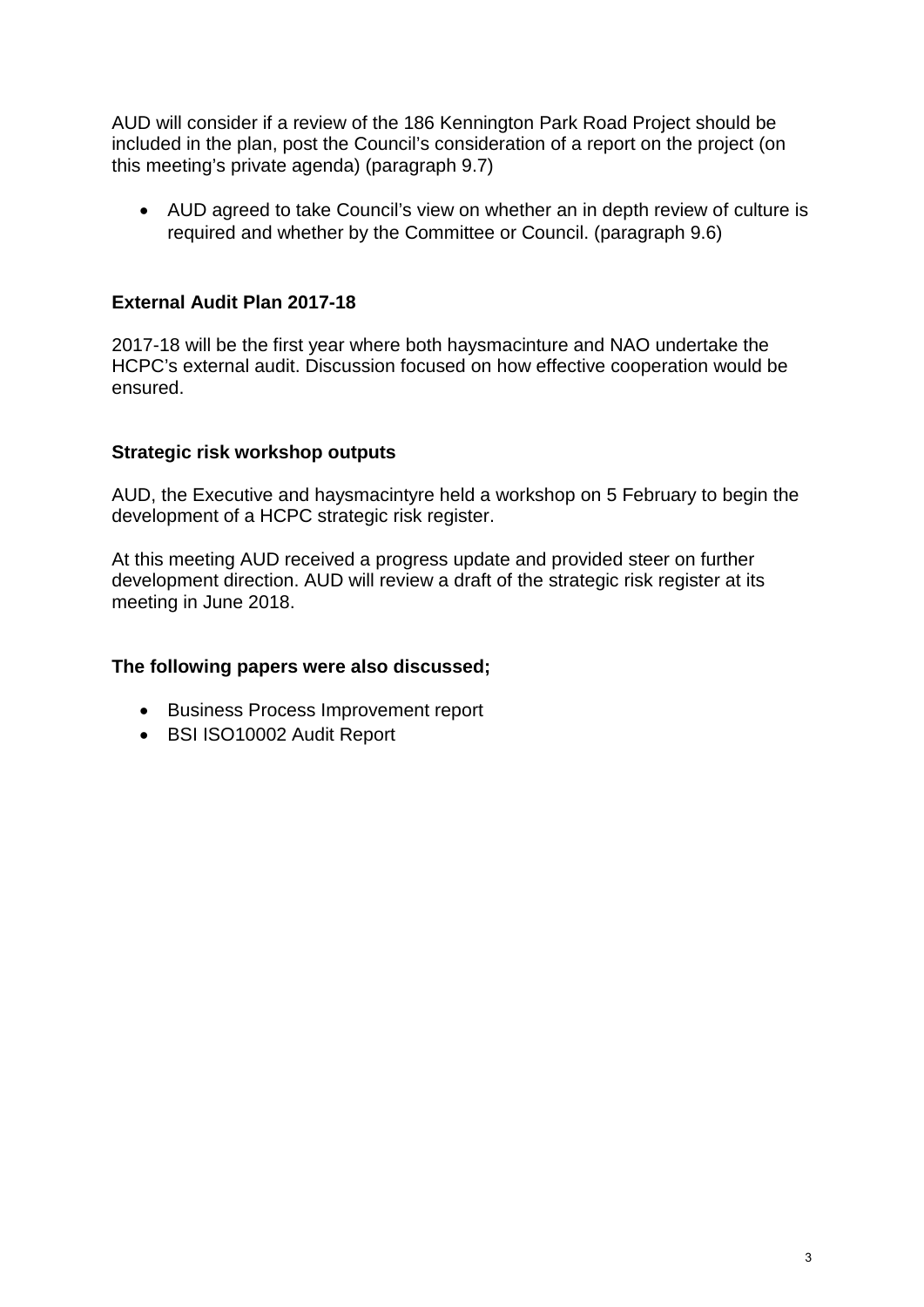# **health & care**

### **Audit Committee**

**Public minutes of the 63rd meeting of the Audit Committee held on:-** 

**Date:** Tuesday 6 March 2018

**Time:** 9:30 am

- **Venue:** Rooms D&G, Health and Care Professions Council, Park House, 184 Kennington Park Road, London SE11 4BU
- **Present:** Sue Gallone (Acting Chair) Eileen Mullan Julie Parker

#### **In attendance:**

Claire Amor, Secretary to the Committee Kayleigh Birtwistle, Quality Compliance Auditor Madeline Dugmore, National Audit Office Roy Dunn, Head of Business Process Improvement Guy Gaskins, Director of IT Andy Gillies, Director of Finance Alex Gillespie, haysmacintyre Adam Halsey, haysmacintyre Amit Patel, Grant Thornton Paul Rao, Grant Thornton Greg Ross-Sampson, Director of Operations Marc Seale, Chief Executive and Registrar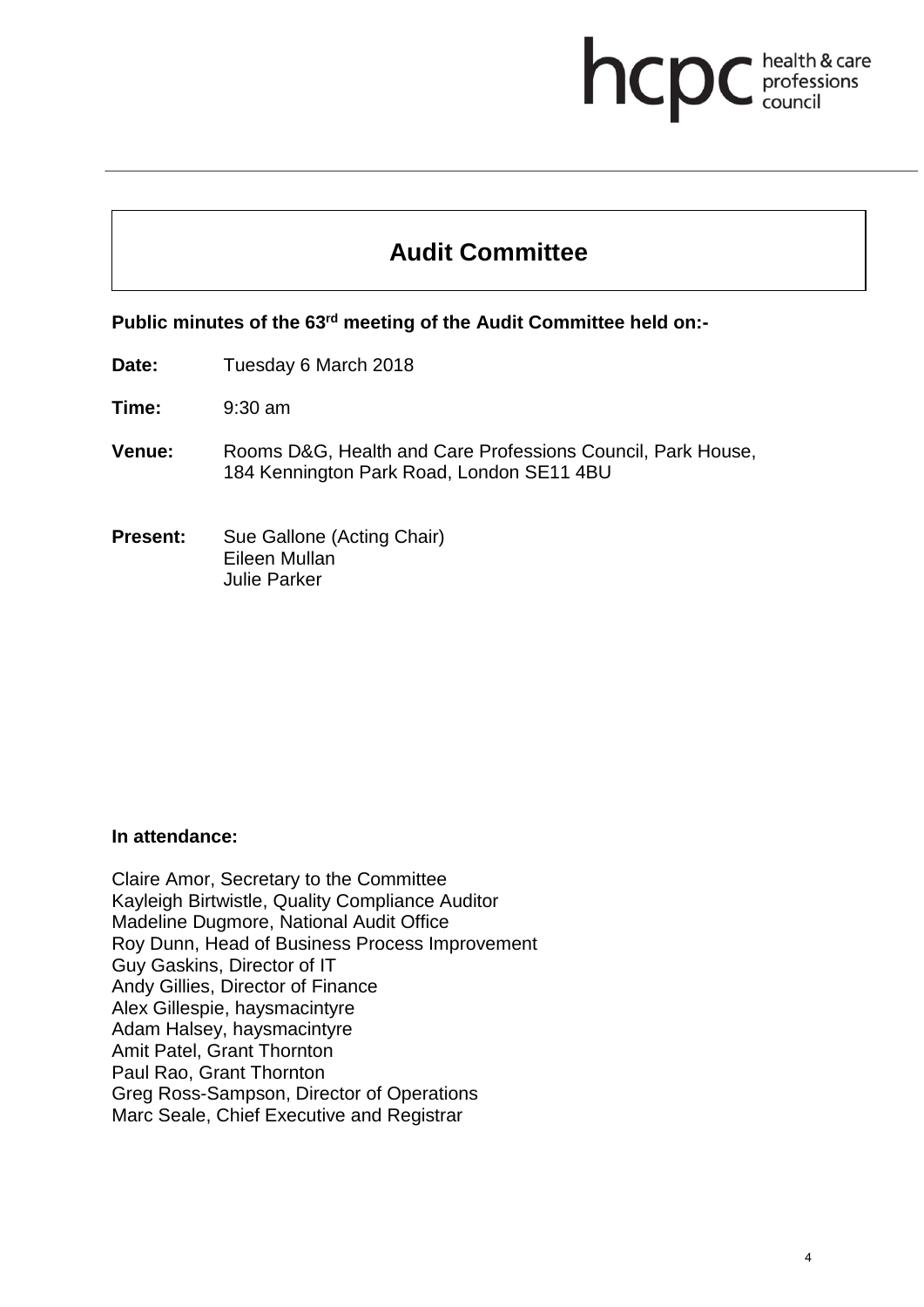#### Part 1 - Public

#### **Item 1. Nomination of acting Chair**

- 1.1 The Secretary of the Committee informed the Committee that apologies had been received from Stephen Cohen, Chair of the Committee. The process for nomination of acting Committee Chair was noted.
- 1.2 Members nominated Sue Gallone as acting Chair of the Committee for the purposes of the 63rd meeting of the Audit Committee.

#### **Item 2. Apologies for absence**

2.1 Apologies for absence were received from Stephen Cohen.

#### **Item 3. Approval of agenda**

3.1 The Committee agreed to consider the Social Work Risk Register, paper reference AUD 12/18, following consideration of the minutes of the Audit Committee meeting of 17 January 2018.

#### **Item 4. Declarations of members' interests**

4.1 The Committee had no interests to declare.

#### **Item 5. Minutes of the Audit Committee meeting of 17 January 2018 (report ref: AUD 06/18)**

- 5.1 The Committee received the draft minutes from its meeting held on 17 January 2018.
- 5.2 The Committee agreed the following amendments to the minutes:-
	- paragraph 5.5 delete small from 'small deficit';
	- paragraph 5.7 amend 'budget cuts' to 'savings and efficiencies';
	- paragraph 5.9 amend 'advised' to 'expressed a view'. Delete the last sentence of the paragraph;
	- paragraph 5.15 amend 'register transfers' to 'redundancies';
	- paragraph 5.16 delete 'long term' from last bullet point; and
	- paragraph 5.16 third bullet point delete 'budget' from 'greater budget accuracy' and add 'in budgets' to the end of the point
- 5.3 The Committee agreed the minutes subject to the amendments set out in paragraph 5.2.

#### **Item 6. Social Work Risk Register (report ref: AUD 12/18)**

6.1 The Committee received a paper from the Executive.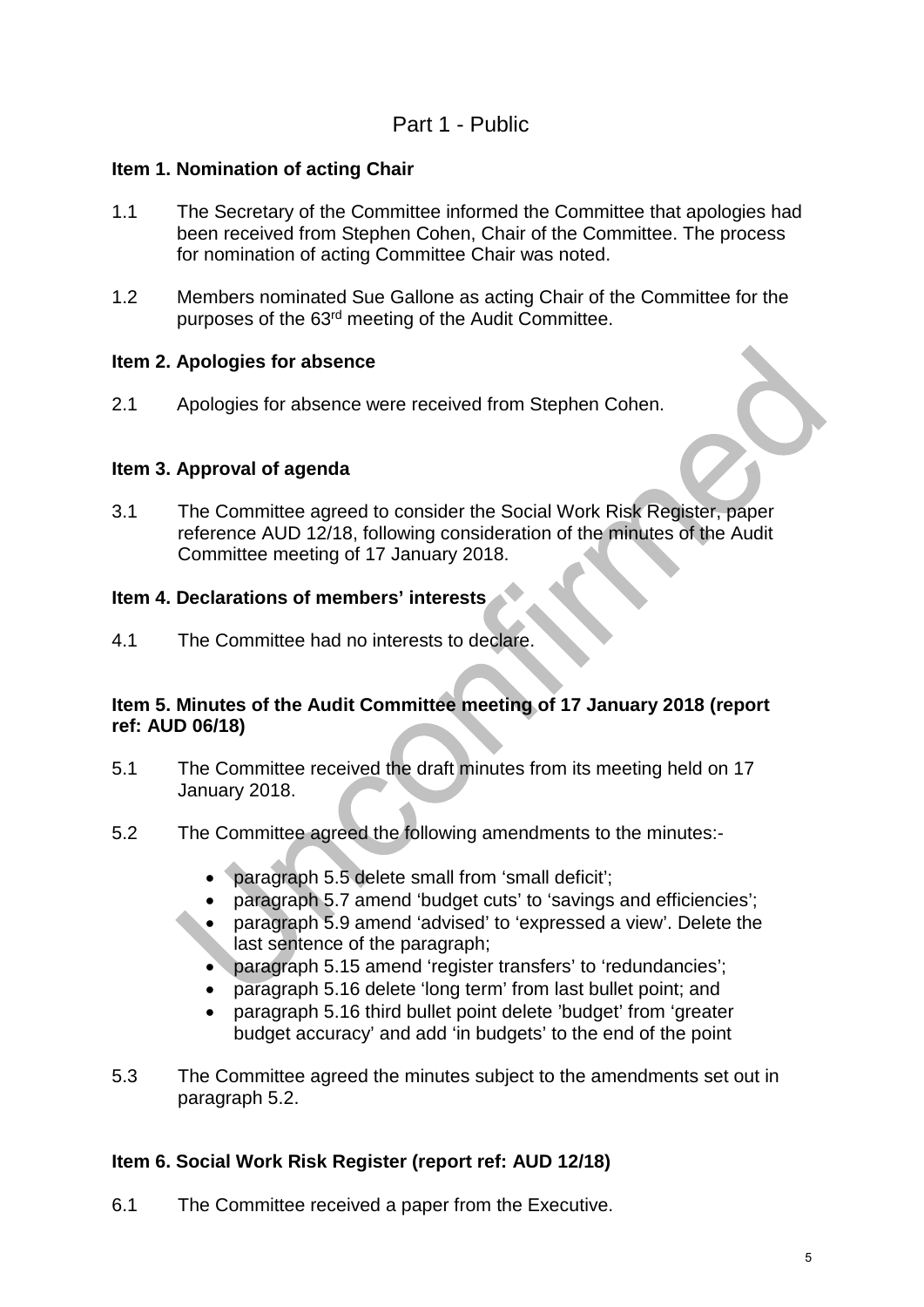- 6.2 The Committee noted the following points:-
	- the consultation on the legislative framework and regulations for Social Work England closes on 21 March 2018. Following this the legislation will need to be scrutinized and passed by Parliament;
	- the HCPC will respond to this consultation;
	- the Chair for Social Work England has been advertised and interviews have taken place. However no announcement has been made on an appointment. A Chief Executive will be recruited for when the appointed Chair is able to contribute to recruitment; and
	- the Department of Health and Social Care (DoHSC) has agreed in principle to funding of £2.4 million to cover the costs to the HCPC of the transfer.
- 6.3 The Committee noted that the HCPC has not incurred any additional invoiced costs to date. Members of the Executive have spent time on the issue but this is part of the HCPC's legislative duty to cooperate with the DoHSC.
- 6.4 The Committee discussed how the HCPC will manage the risk of its costs not being reimbursed. It was noted that an agreement will be signed and invoicing will occur on a month by month basis, limiting exposure if funds are not reimbursed as expected.
- 6.5 The Committee discussed the risk of HCPC's relationship with DoHSC being damaged by an inability to deliver on time (S.1.6), and the broader reputational risk. It was noted that the HCPC's relationship with the Department of Education is less developed than that with the DoHSC. The Executive's concerns about cost and timescale of the project are noted in the minutes of meetings with the departments.
- 6.6 In response to a question the Chief Executive considered the biggest risk as a result of the transfer is the large scale non-payment of renewal fees by social workers, wary of a repetition of being required to pay fees twice in one year as happened when the GSCC closed. This would represent a public safety issue as the HCPC would be required to remove these registrants for non-payment and they would not transfer over to Social Work England. This would result in workforce shortages or unregistered social workers on a large scale. It was noted that a communications plan is in development to mitigate this risk and when more detail about the transfer is known a communications campaign will initiate.
- 6.7 The Committee noted the social worker risk register and requested that the Executive update the register to take into account the recent developments.
	- Action Executive June 2018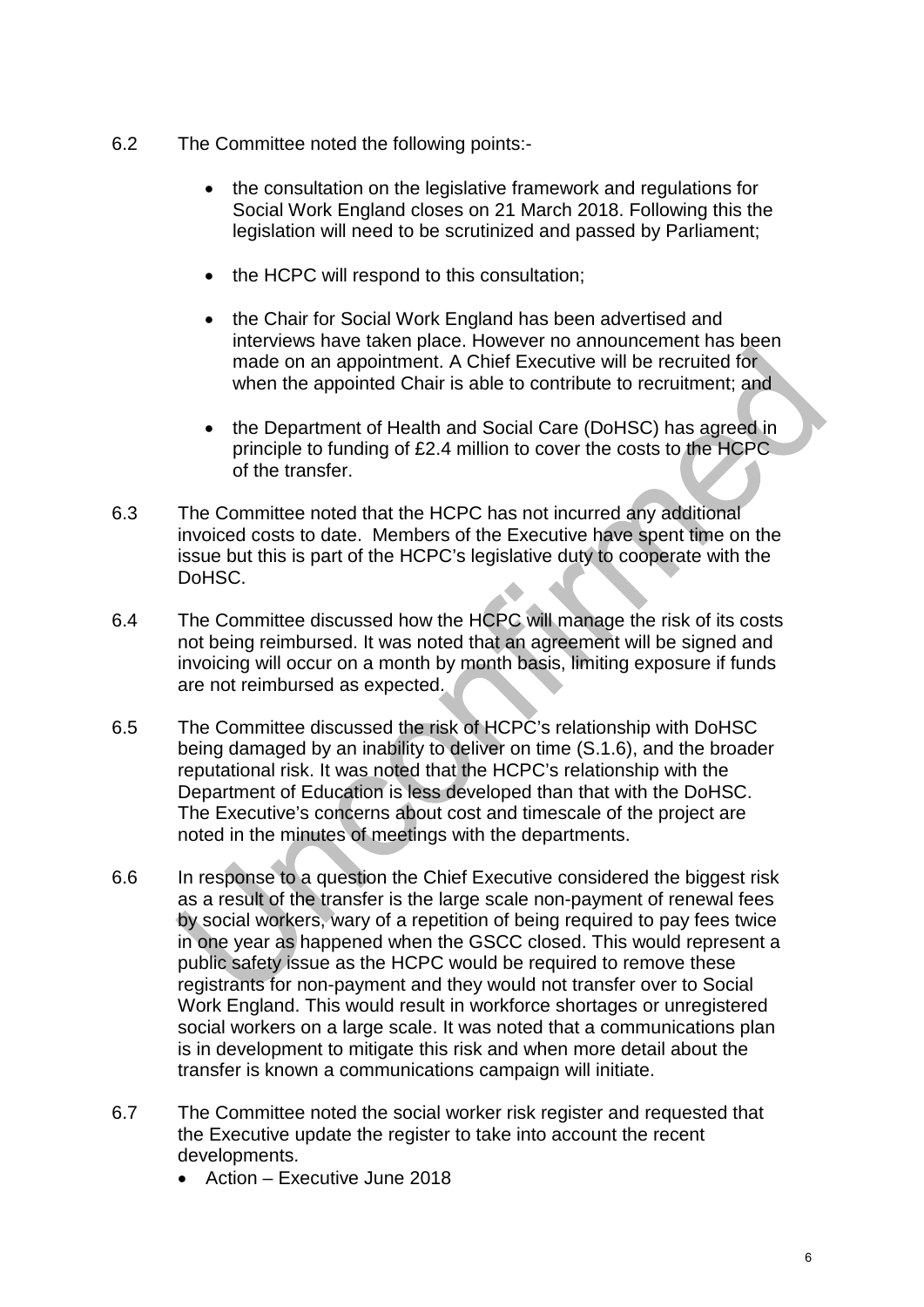#### **Item 7. Internal Audit - Cyber Security (report ref: AUD 07/18)**

- 7.1 The Committee received a paper from the Internal Auditor.
- 7.2 During discussion the Committee noted the following points:-
	- though not part of the initial 2017-18 Internal Audit Plan, the review was carried out at the request of the Audit Committee due to recent high profile attacks on public bodies;
	- the objective of the review was to assess whether the HCPC's policies, processes, procedures and controls in relation to Cyber Security are sound and effective. The review focused on the technical aspects and configurations of HCPC's cyber security controls;
	- as a result of the review, the Internal Auditor's opinion is that the HCPC's cyber security arrangements appear to be well developed and managed in a risk-based manner; and
	- three medium and five low priority audit findings and recommendations emerged from the review. These were process and policy based rather than weaknesses in technical protections.
- 7.3 The Committee discussed how best to have ongoing cyber security assurance, noting that cyber security is included in the developing strategic risk register and any new developments consider cyber security. A periodic report or deep-dive may meet needs. It was noted that cyber security is often considered at board level for larger organisations. The Committee agreed that the Council should be prompted to consider its assurance needs in this area.
	- Action To be highlighted to Council March 2018
- 7.4 In response to a question, the Executive stated that the review had been positive and a useful exercise to prepare for the annual ISO27001 recertification audit due to take place in April 2018.
- 7.5 The Committee noted that good practice in this area is shared between the regulators through regular special working groups, with specific threat responses being shared and utilised.
- 7.6 The Committee noted the report, agreeing positive assurance could be gained from its findings.

#### **Item 8. 2017-18 Internal Audit progress update (report ref: AUD 08/18)**

- 8.1 The Committee received a paper from the Internal Auditor.
- 8.2 The Committee noted recent progress in the 2017-18 Internal Audit plan. There had been some issues with personnel changes at Grant Thornton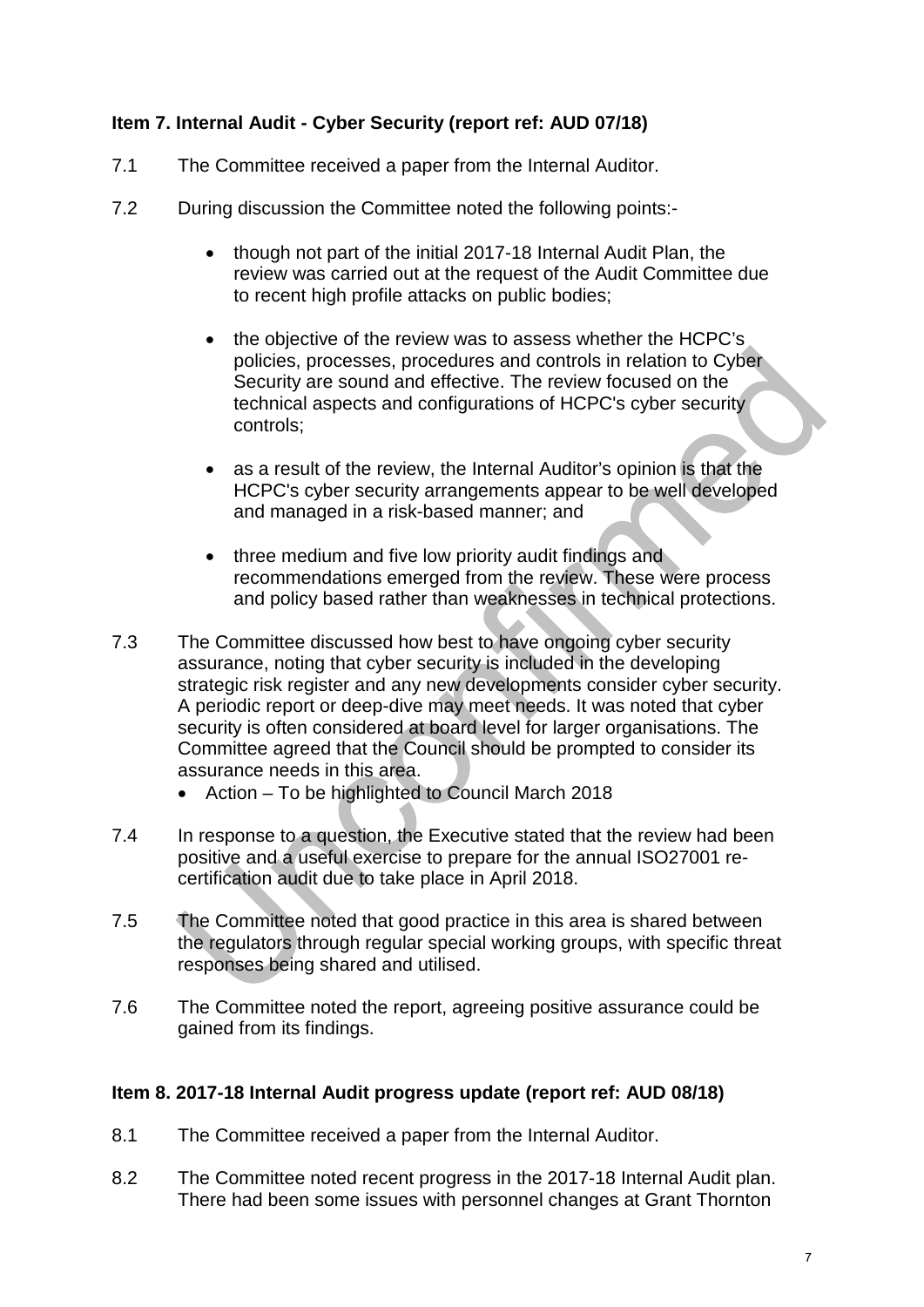which impacted on delivery of the plan. Grant Thornton provided assurance that these issues were now resolved and that the plan would be completed by the Committee's June 2018 meeting. Final reports of the remaining audits will be sent to the Committee when they are available.

8.3 The Committee noted the report.

#### **Item 9. Internal Audit Plan 2018-19 (report ref: AUD 09/18)**

- 9.1 The Committee received a paper from the Internal Auditor.
- 9.2 The Committee noted that the views of the Executive Management Team were sought in developing the plan, along with discussion with the Audit Committee Chair and Grant Thornton's experience with other similar organisations.
- 9.3 The Committee agreed that the review of strategic and operational planning should be initiated first. It was noted that the day rate cost of the review is higher due to the planned use of more senior auditor resource. This need is based on Grant Thornton's experience in reviewing this area for other regulators.
- 9.4 The Committee discussed the proposed review 'fee increase and/or withdrawal of the graduate discount'. It was agreed that this should be referred to as a review of fee levels as Council has not come to a conclusion on the issue of fees.
- 9.5 The Committee noted that the Council will consider a fees 'principles' paper in July 2018. Dependent on that discussion a further more detailed paper would be brought to the Council's meeting in September 2018 for approval. It was agreed that the Internal Audit review of fee levels should aim to be included as an appendix to that paper should it go ahead.
- 9.6 The Committee discussed whether mechanisms are in place to ensure an appropriate culture across the HCPC. It was noted that this had been an area of media focus and that conduct regulators are particularly vulnerable to reputational damage as a result of poor practice. The Committee agreed that this should not be an internal audit review in the first instance, as HCPC HR could report on actions and outcomes. Grant Thornton offered to share internal expertise in this area with HR. The Committee agreed to take Council's view on whether an in depth review is required and whether by the Committee or Council.
	- Action To be highlighted to Council March 2018
- 9.7 The Committee agreed that a review of the 186 Kennington Park Road project delivery might be included in the 2018-19 internal audit plan, to be decided after Council's consideration in March 2018.
	- Action Audit Committee June 2018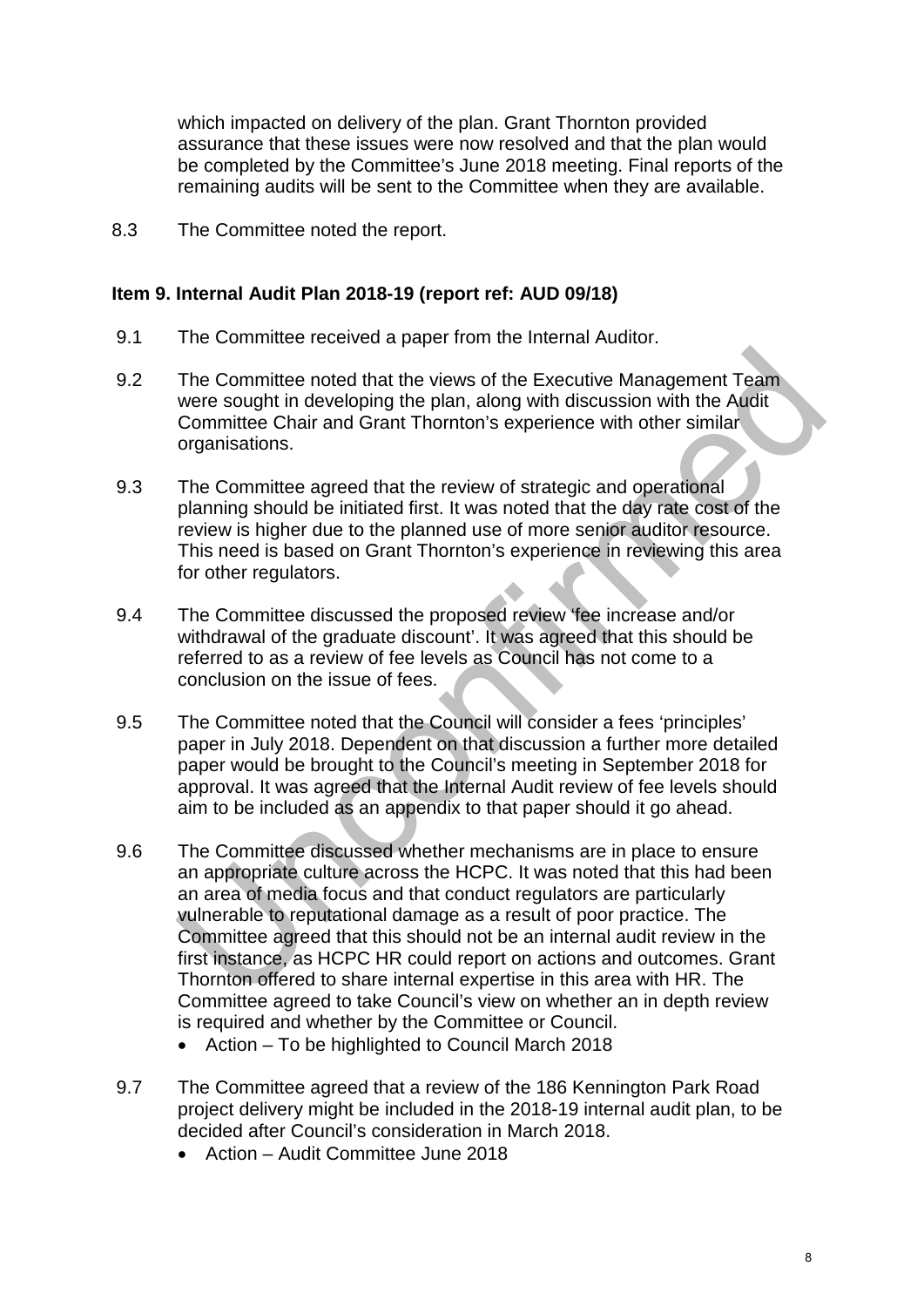- 9.8 The Committee requested that the plan be updated with expected delivery quarters in the year as the value of some audits will be dependent on when the work is carried out. It was agreed this would be included in the progress report at the June 2018 Committee meeting.
- 9.9 The Committee agreed the internal audit plan for 2018-19.

#### **Item 10. External Audit Plan 2017-18 (report ref: AUD 10/18)**

- 10.1 The Committee received a paper from the Executive
- 10.2 During discussion the Committee noted the following points:-
	- the audit timetable is similar to previous years, but the approach differs because of the appointment of haysmacintyre as the Council's external auditor, alongside the NAO;
	- as this is their first year as the HCPC's External Auditors, haysmacintyre will be undertaking additional initial work and testing to gain assurance on the HCPC's systems;
	- haysmacintyre will seek to gain assurance from the Internal Auditor's review of core financial controls if the completion of this review allows;
	- haysmacintyre and the NAO have agreed protocols to ensure effective working on areas such as FREM reporting;
	- haysmacintyre will report to the Audit Committee all audit differences in excess of £30,000, as well as differences below that threshold that warrant reporting on qualitative grounds;
	- NAO will include the impact of the establishment of Social Work England in its consideration of going concern;
	- engagement letters with the two auditors are included as an appendix to the paper; and
	- haysmacintyre's fee for the audit is £19,995 plus VAT, the NAO fee is £5,000.
- 10.3 The Committee discussed the reference in the NAO's audit plan to the NAO possibly engaging their own valuation expert to assist with the audit of the expected valuation of 186 Kennington Park Road. NAO explained that the Financial Reporting Council had expressed the view that External Auditors may not have the expertise to appropriately challenge valuation decisions, and that this is the reason an independent expert might be commissioned. The HCPC will keep NAO informed to minimise this need.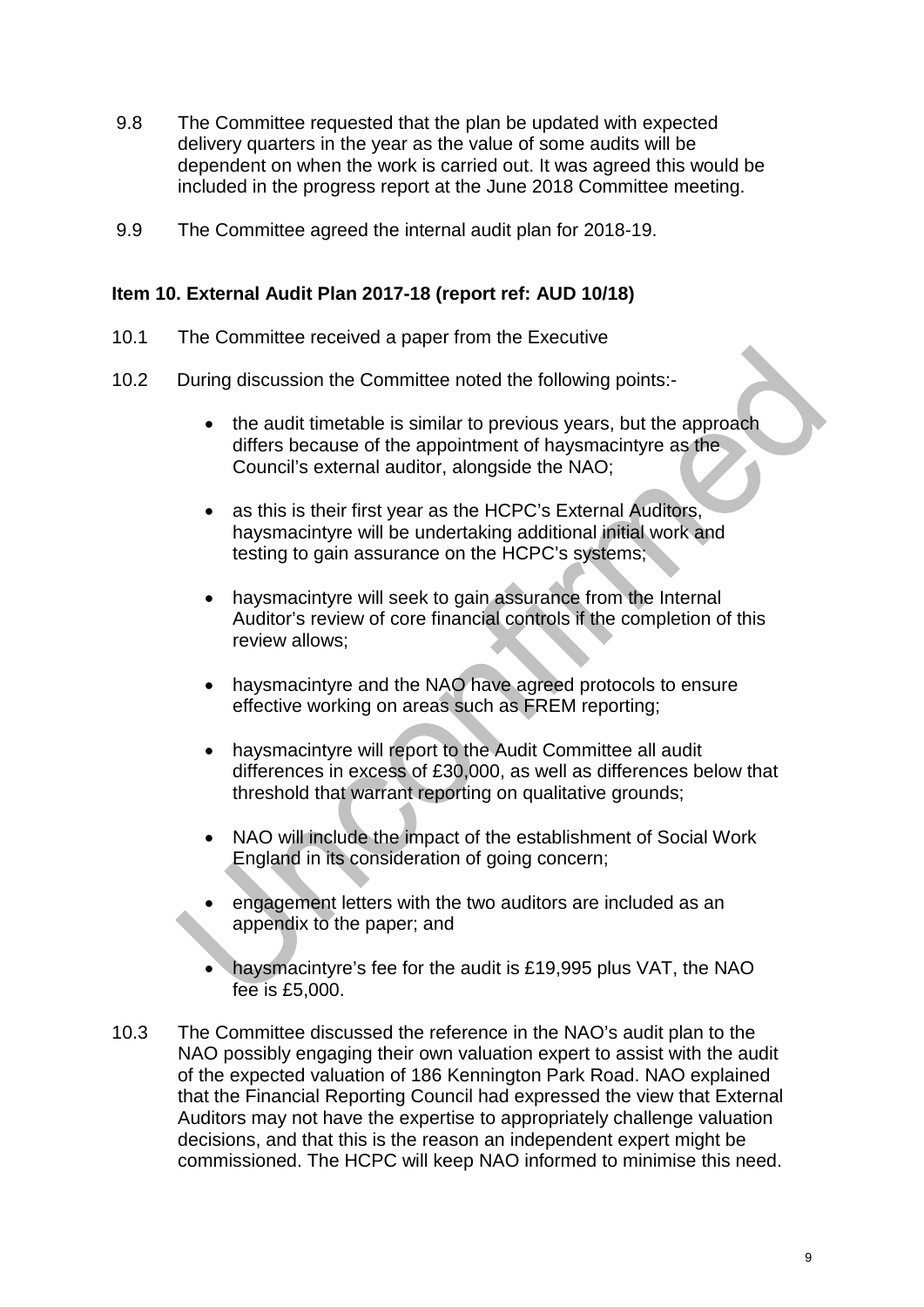- 10.4 The Committee noted the NAO's assessment of risk of fraud. The Committee agreed that this assessment was in line with its own views on this risk. The Committee confirmed that it had no knowledge of any actual, suspected or alleged fraud.
- 10.5 In response to a question, haysmacintyre and NAO confirmed that the timetable allowed for their management reviews before the accounts are considered by the Council for approval.
- 10.6 The Committee noted the external audit plan for 2017-18.

#### **Item 11. Strategic risk workshop outputs (report ref: AUD 11/18)**

- 11.1 The Committee received a paper from the Executive
- 11.2 The Committee noted that following the strategic risk workshop, held on 5 February 2018, the Executive have summarised the broad risk areas agreed on.
- 11.3 The Committee agreed that formal mapping of the current risk register to the strategic risks identified is not required and that the strategic risk register should be a separate document, with detail of the strategic risks developed afresh.
- 11.4 The Committee requested that the Head of Business Process Improvement be provided with Executive Management Team steer and support in developing the strategic risk register for presentation in June 2018. Committee member Sue Gallone agreed to provide advice on a draft strategic risk register between Audit Committee meetings if required.
- 11.5 Grant Thornton agreed to provide anonymised examples of other organisation's strategic risk registers to give an indication of content depth and presentation.
- 11.6 The Committee noted the paper.

#### **Item 12. Business Process Improvement report (report ref: AUD 13/18)**

- 12.1 The Committee received a report from the Executive on the recent activity of the Business Process Improvement function.
- 12.2 The Committee discussed recent near miss events. It was noted that a data incident reported to the ICO had been closed without regulatory action. The Committee discussed how data incidents are reported noting that the Council receive an annual information governance report along with exception reporting for serious incidents.
- 12.3 The Committee noted the report.